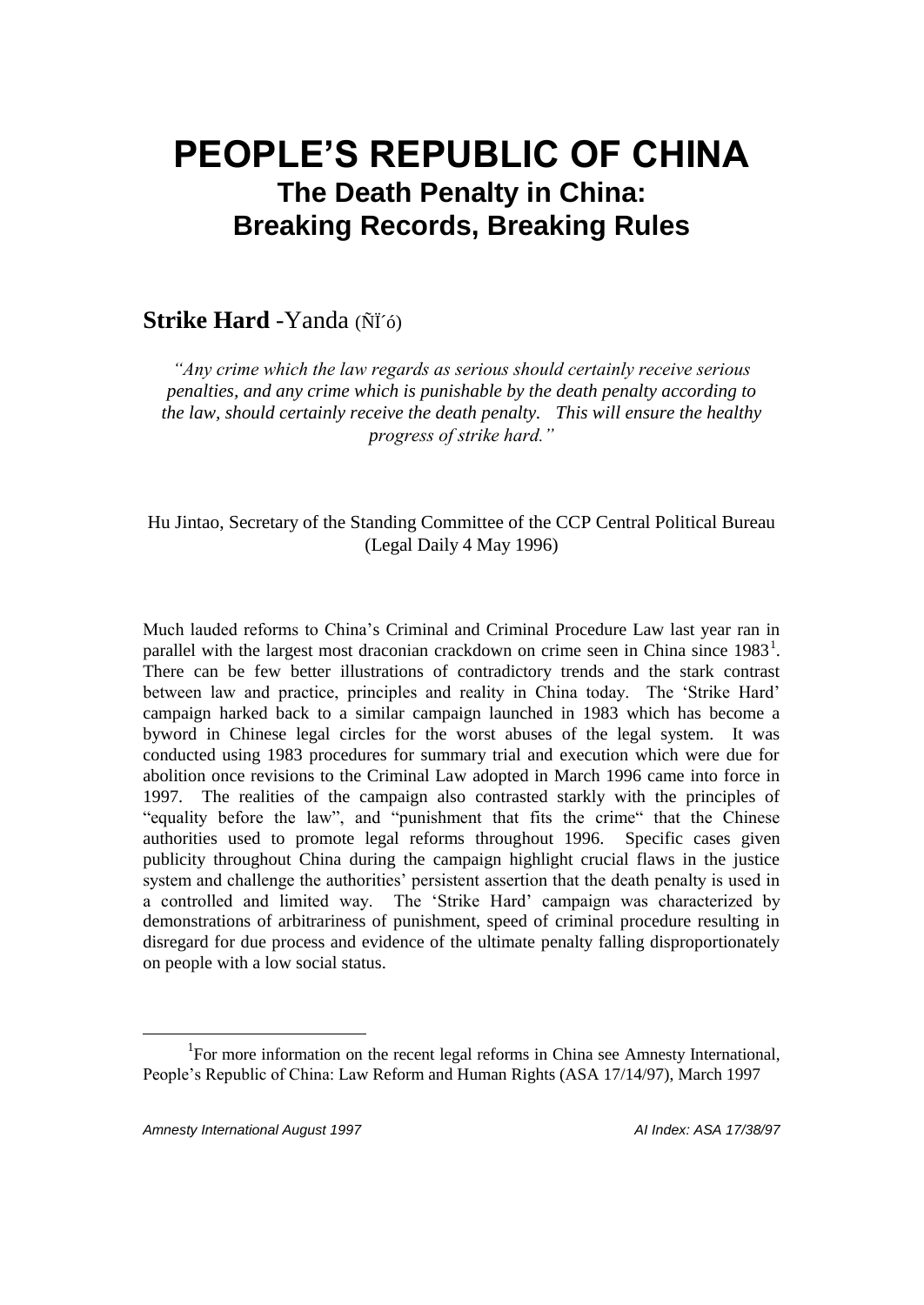The anti crime campaign - termed 'Yanda' ('strike hard' or 'severe crackdown') was initially proclaimed against major crimes of violence and criminal gangs and began on 28 April 1996 for an initial period of 3 months. However the court report given by the president of the Supreme People's Court, Ren Jianxin, to the National People's Congress in March 1997<sup>2</sup> reveals clearly that the campaign had a wider focus, including: "*dealing severe blows to criminal activities involving drugs",* corruption, financial crimes and offences of undermining the social order including *"habitual thieves who cause damage to the people in many respects*". Alleged separatist activity in Xinjiang and Tibet was another target. This reflects the Chinese authorities reliance on the most draconian tools of the state to deal with problems emerging through China's social and economic transformation.

Other official reports made clear that crimes found to be committed during the period of 'Strike Hard' were viewed with more seriousness than crimes committed prior to the campaign as the criminals were seen to be actively going against the policy, *"We should deal relentless blows at those who commit crimes in defiance of the ongoing anti-crime campaign*". <sup>3</sup>

Campaign directives were to "*firmly implement the policy of severely and promptly dealing with criminal elements, cracking down on them with surety, accuracy and relentlessness. " "After launching concentrated attacks, public security organs and procuratorial and people's courts must step up preliminary hearings, collection of evidence and tracking of criminal histories; and work hard to achieve the goal of quick approval of arrest, quick prosecution and quick trials... whoever deserves heavy sentences in accordance with the law must be resolutely sentenced accordingly, and whoever deserves the death penalty in accordance with the law must be sentenced to death*". <sup>4</sup>

One major aspect of the motives behind the authorities' desire to implement the 'Strike Hard' campaign has been the need for public support for the government and the police. A feature of the authorities' justifications of the severe punishments given to criminals has been "to satisfy the masses". In one case, it was said that *"after XX was arrested, the people were very happy and they appealed to execute him right away"*. In this

<sup>4</sup>People's Daily 16 May 1996

 $2 \times$ Xinhua news Agency, Beijing, 20 March 1997.

<sup>&</sup>lt;sup>3</sup> Supreme People's Court Vice president Liu Jiachen (Xinhua News Agency 2 July 1997 - in SWB 10 July)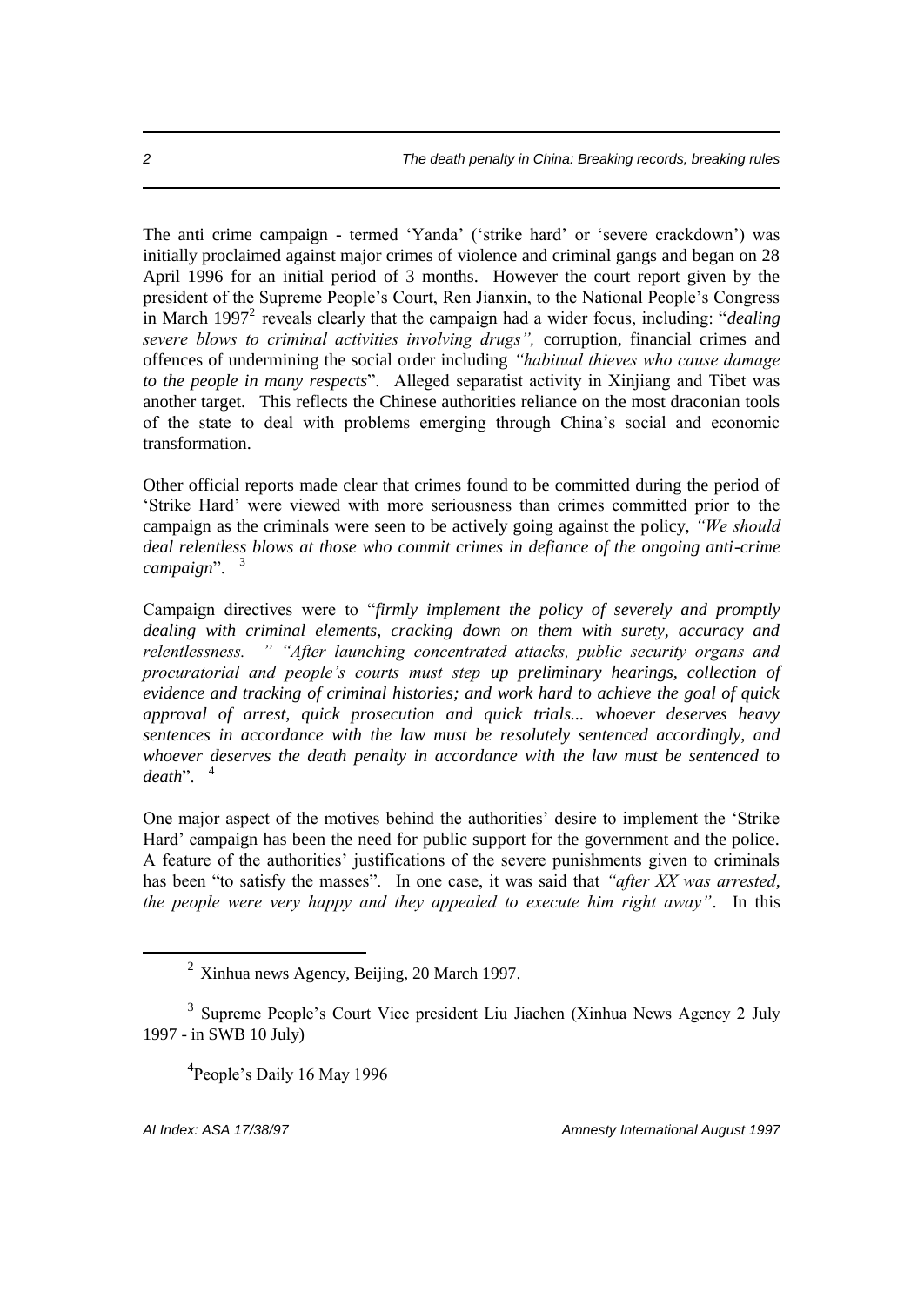*The death penalty in China: Breaking records, breaking rules 3*

particular case, the prisoner was indeed executed just two weeks after the alleged crime had occurred.

The authorities' frequent use of the subjective claim that "*popular indignation could not be calmed without killing XX*" to justify controversial executions has been criticized in Chinese legal circles. There is concern that responding to perceived public opinion takes precedence over the facts and seriousness of the particular offence. Another case from 1996 illustrates how the quest for public approval can lead to an over zealous application of the death penalty. In a case reported in Beijing, the procuratorate appealed against the sentence passed on Zhang Yu who was charged with intentional injury of a student with whom he had a fight. Zhang Yu was originally sentenced to death with a two year reprieve. " *The [...] municipal procuratorate regarded the judgment of the first instance light on the grounds that Zhang Yu's circumstances in the criminal case were especially serious and resulted in especially serious results which caused great indignation among the masses. The popular indignation could not be calmed without killing him"*. The Beijing High People's Court reviewed the case and re-sentenced Zhang Yu to death on 12 April. <sup>5</sup>

#### **Sentencing Pressure**

Amnesty International is unable to confirm widespread reports that a system of quotas for arrests and sentences was encouraged, similar to that reportedly used during the 1983 Anti-Crime Campaign. However, official reports do show a concern for the quantity of sentences and for the prosecution of exemplary cases: " *In the severe crackdown, a number of major criminal cases should be cracked; a number of criminals at large should be arrested; a number of people who have committed serious crimes should be severely punished*. " <sup>6</sup>

Police, judicial organs and local leaders were under pressure to achieve speedy results. Official pronouncements stressed the penalties for local leaders if the campaign was not wholeheartedly followed. If leaders failed to "*deal blows to crime"* they would be considered "*incompetent at their posts*". Eager to prove their credentials, several provinces began their campaigns by retrying and sentencing to death offenders previously sentenced to fixed terms of imprisonment. For example, Xiang Yi'an and Fan Jing were originally sentenced to 14 years and 12 years respectively for robbery by Huinong County People's Basic Court in Ningxia Province. However it was reported that 'the

<sup>6</sup>Xinjiang Daily 29 April 1996

*Amnesty International August 1997 AI Index: ASA 17/38/97*

<sup>&</sup>lt;sup>5</sup>Beijing Youth News 19 May 1996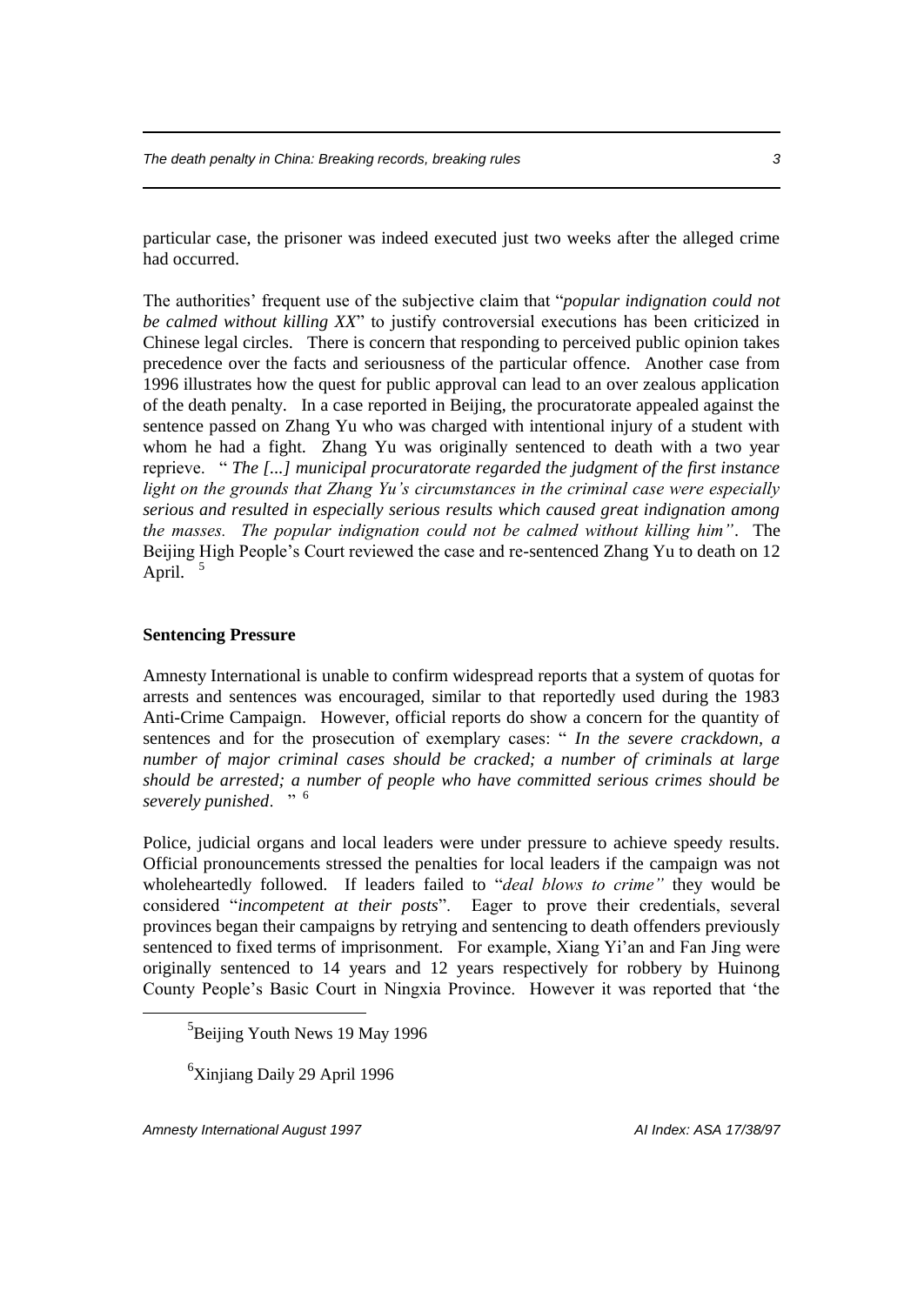authorities' decided that their sentences were lenient and ordered a re-trial. The two men were then sentenced to death by Shizuishan City People's Intermediate Court. The sentences were reported as the cities's "first big case" as part of 'Strike Hard'. <sup>7</sup>

Others chose to impose the death penalty for specific crimes for the first time ever in their province. In September 1996 Tao Ronghua was reportedly the first person in Anhui province to be sentenced to death for "luring people into prostitution"**.** 

#### **National and International Concern over 'Strike Hard'**

<sup>7</sup>Ningxia Daily 31 July 1997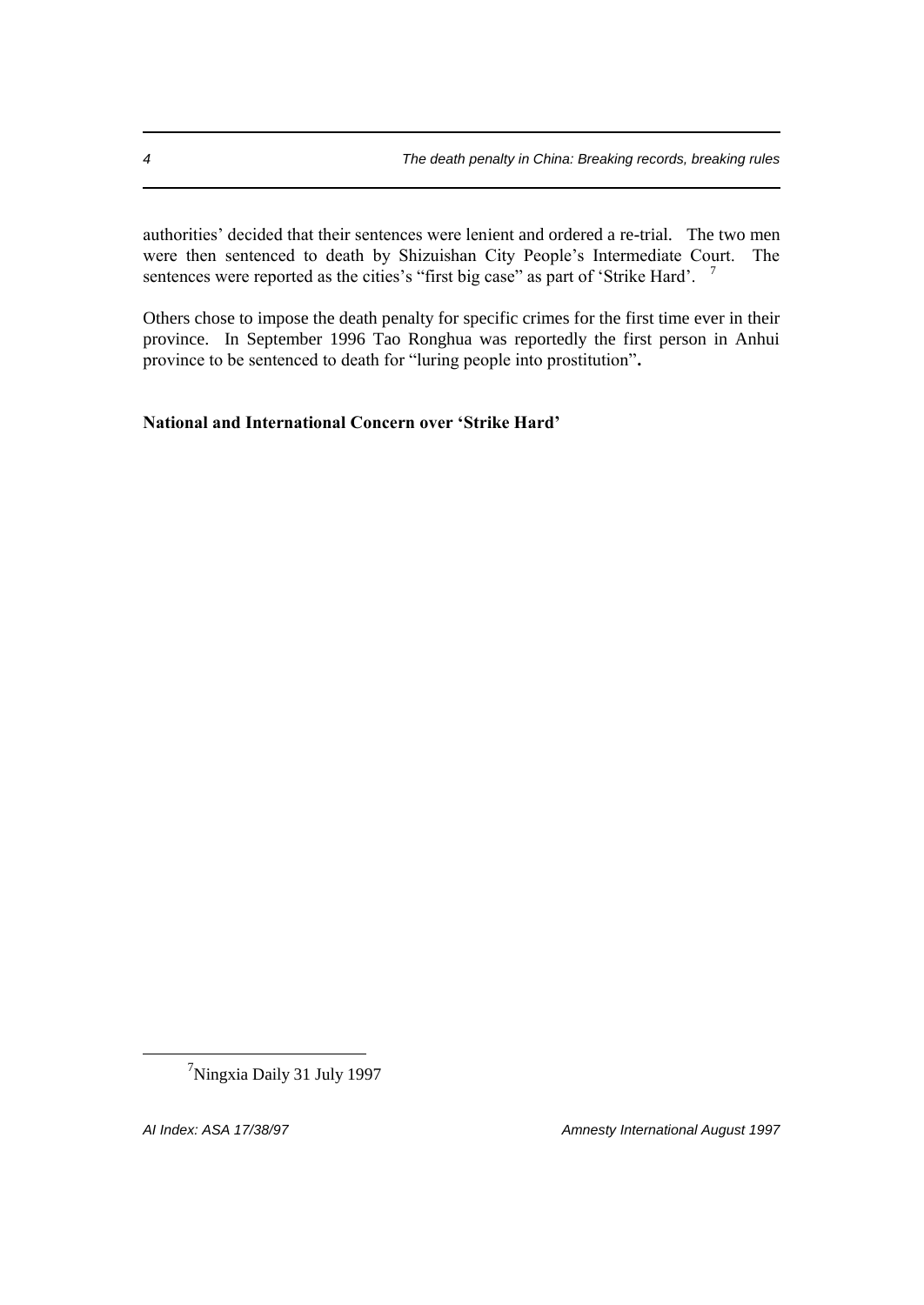The 'Strike Hard' campaign attracted widespread criticism from the international media and human rights groups. Concern at the spiraling number of capital crimes and death sentences has been expressed both internationally and within China. In his annual report for 1996, on China the United Nations (UN) Special Rapporteur on extrajudicial, summary or arbitrary executions reiterated his conclusion that the death penalty should be eliminated for economic and drug-related crimes. He reiterated his distress over the reportedly increased number of executions in 1996, especially in connection with the 'Strike Hard' campaign, and stated he considered *"the death penalty is not an appropriate tool to fight the growing crime rate in China"*. 8

The authorities hit back at western criticism of the campaign with a Foreign Ministry spokesman reiterating that "*The crime crackdown conducted by the Chinese government is to fight against serious criminals, such as drug traffickers"*. This statement rests uneasily with the numerous executions of petty criminals, including individual peasant offenders monitored by Amnesty International.

It is not just international commentators who have questioned the efficacy against rising crime of periodic draconian crackdowns using summary procedures and death sentences on a massive scale. A growing body of legal scholars in China have analyzed local examples, regional and national crime statistics to examine whether the use of the death penalty has had any deterrent effect on crime since the 1983-4 'Strike Hard' campaign. They have demonstrated that, despite the extreme crackdown of that period, the overall crime rate began rising dramatically again by mid 1985. Murder, injury and other violent capital crimes have been constantly rising since 1982, and economic crimes have also continued to rise steeply. Scholars also cite local examples of ineffective deterrents including that of Route 302, on the borders of Leping and Wangnian counties, Jiangxi Province, where in recent years prisoners convicted of highway robbery were executed by the roadside. Identical crimes were being perpetrated in the same place within two months.

Within China itself there have been calls for an easing of the present campaign. One report stated that officials from certain poorer provinces had expressed the fear that the majority of crimes committed were linked to survival and that the campaign waged against crime could lead to 'anti- Communist Party' feelings among the lower strata of society. It was also reported that unrest in Yining, in Xinjiang autonomous region in February 1997 was allegedly triggered by popular indignation at local executions of people convicted of separatist activities.

*Amnesty International August 1997 AI Index: ASA 17/38/97*

<sup>8</sup> E/CN.4/1997/60/Add.1 p.23.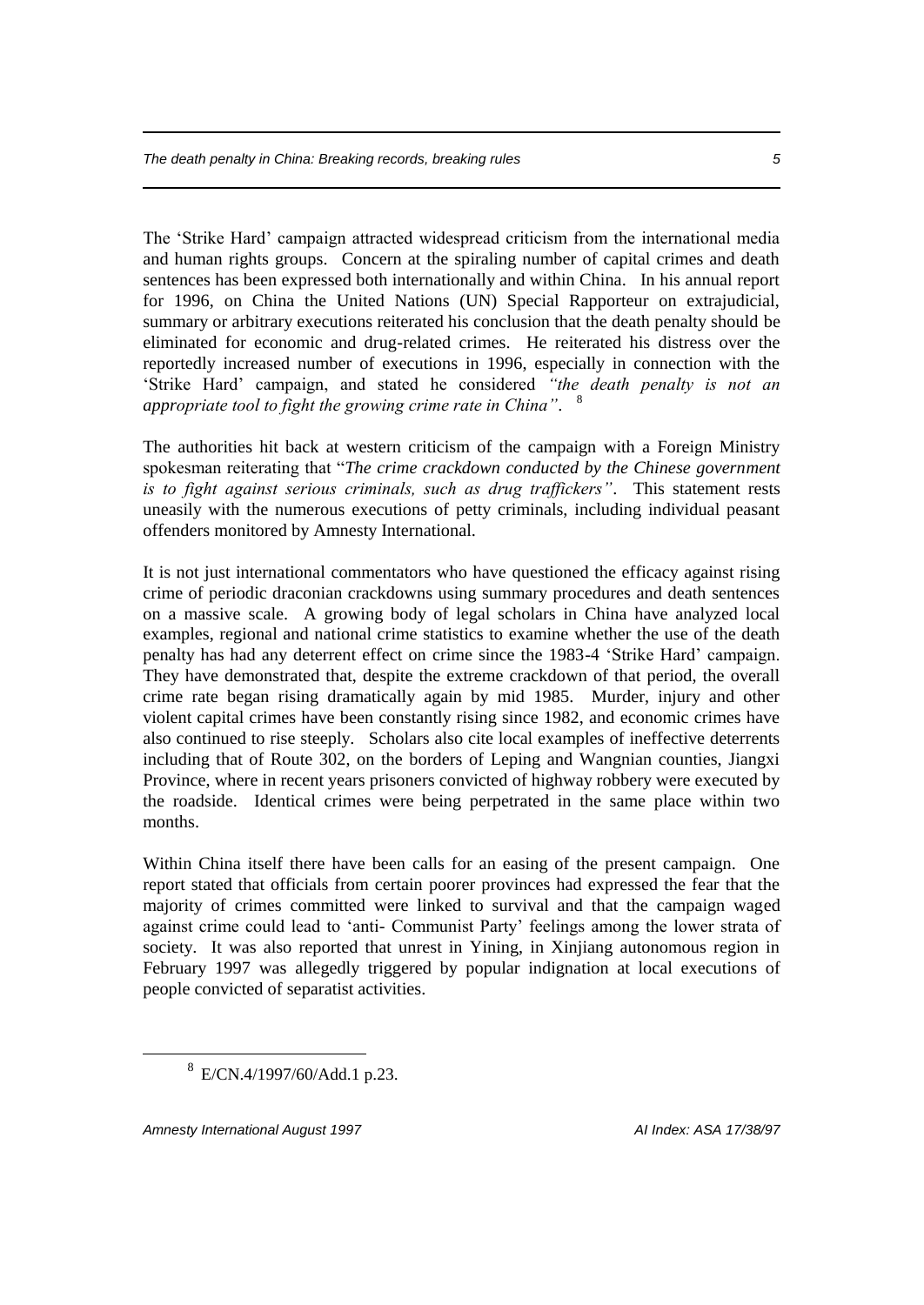In June, a signed article was published by three legal experts in China urging for respect for the law during the crackdown and warning against violations of the law in dealing with criminals harshly and speedily.

However, there are calls for the campaign to continue even now. If it continues in the same manner, then additional and welcome safeguards for defendants introduced in the legal reforms of 1996 have little chance of being implemented in practice. The authorities sincerity and commitment to reform will also be called into question.

#### **Spiraling scope: what is a heinous crime?**

### **"** *In Countries which have not abolished the death penalty, capital punishment may be imposed only for the most serious crimes, it being understood that their scope should not go beyond intentional crimes, with lethal or other extremely grave consequences. "*

#### *Safeguards Guaranteeing the Protection of the Rights of Those Facing the Death Penalty* **UN Economic and Social Council Resolution 1984/50 adopted by UN General Assembly 14, December 1984**

The number of capital crimes in China have more than tripled since the promulgation of the Criminal Law in 1980. Many of the additions relate to non-violent or economic crimes. For example in 1995 serious tax and insurance fraud were added to the list of capital offences.

For many capital offences, the only clarification given on when the death penalty may be used is in relation to crimes "where the circumstances are particularly serious"or the crime is "heinous". This phrase remains very undefined and has been interpreted very differently in different localities across China, and to fit in with the requirements of periodic crackdowns on crime. Some legal academics in China also consider the trend towards using the death penalty for repeated minor crimes which alone would not attract the penalty as an abuse of the death penalty. They stress this is particularly problematic whilst the legal definition of "many " in relation to repeat offenders is: three or more. However, precisely this use of the penalty was officially endorsed and encouraged during 'Strike Hard', and there are numerous examples of death sentences for repeat petty theft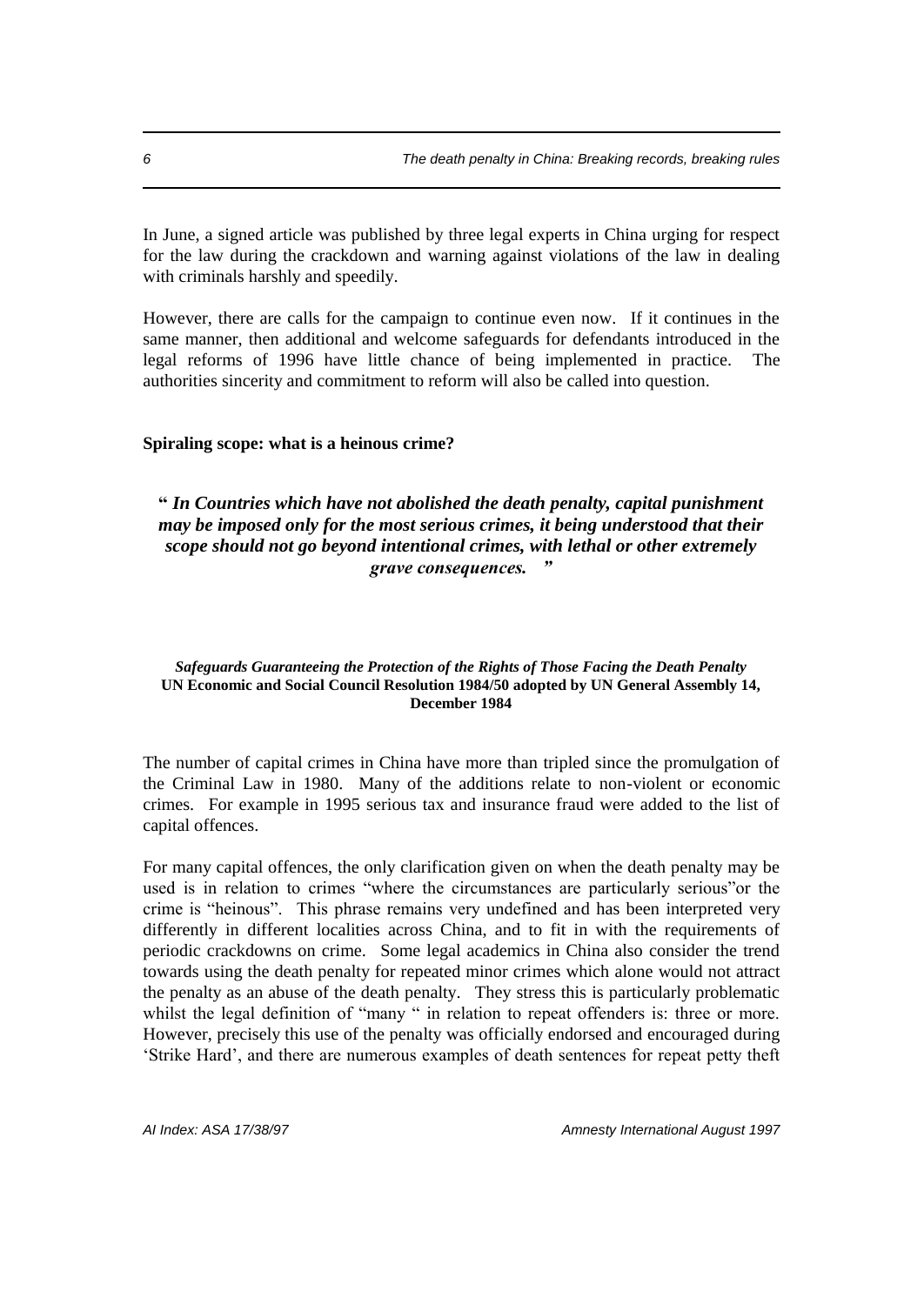"The history of the development of China and

The death penalty in China: Breaking records the agency of thes, carried and the chistory of the ?

and other minor offences. Overall, particularly severe punishment was clearly imposed on those with a previous criminal conviction or record of administrative penalty.

# **Hooliganism and repeated crime** <sup>9</sup>

stdegglepfoent O years, doimt istill the numish bean of cateinad restrates that sestemapting sto onset and yethere has bleen Death updamit yntol pre prevent and netrind is cateal order mandishe anuder besion.some Meanwhile meanis ever jectising fact Schich facts ot a be denoined his to defhionstilated sha hen ovearlish ginthe easible senthendeath penlait is the of internated incredingles". This being the case, shouldn't we change our point of view and look for other more effective ways of preventing crime? Furthermore, the side-effects of

Many repeat petty criminals underestimated". excessive use of the death penalty should not be

sentenced to death during 'Strike

Hard' were charged "Hooliganism". The crime of China Procuratorate Publishing House 1993 hooliganism is ill-defined in Chinese *Reform Opening Up and the Criminal Law*

law and has become a catch-all for a

wide range of "disruptions to social order". Official clarifications on what constitutes "particularly serious circumstances" where the death penalty may be used, emphasized public disturbances and other activities which "caused great public indignation", including "using weapons resulting in light injuries to many people".<sup>10</sup>

In a well publicized example in 1996, a man was sentenced to death for repeatedly causing what appears to be only minor harm to others. Lu Qigang was sentenced to death for the crime of 'hooliganism' by Beijing No 1 Intermediate People's Court. It was reported that Lu, a worker at a horticultural farm, stuck thorns and pointed sticks or needles into the buttocks of female cyclists in the local area. Lu was executed with six others, all charged with hooliganism and related offences. It was reported that all seven had previous criminal or administrative punishment records. Lu was allegedly stated to have 'acted indecently towards women in broad daylight'. The Beijing Daily reported that because of Lu Qigang's activities " *young women didn't dare to work[...] it seriously harmed the peace and aroused strong indignation from the masses".*

 $^{9}$ For more details of the cases listed in this paper, please see Amnesty International; People's republic of China: Death Penalty Log parts I to III, July 1997 (ASA 17/35/97).

<sup>10</sup> See Supreme People's Court (SPC), Supreme People's Procuratorate (SPP), Ministry of Public Security "Opinions on how to recognize and deal with hooligan groups" and SPC, SPP "Answers to certain questions on the specific use of the law in dealing with current hooligan cases" 1984. These also stipulate that Hooligan crimes committed with or against foreigners "causing very bad political impact" may also attract the death penalty.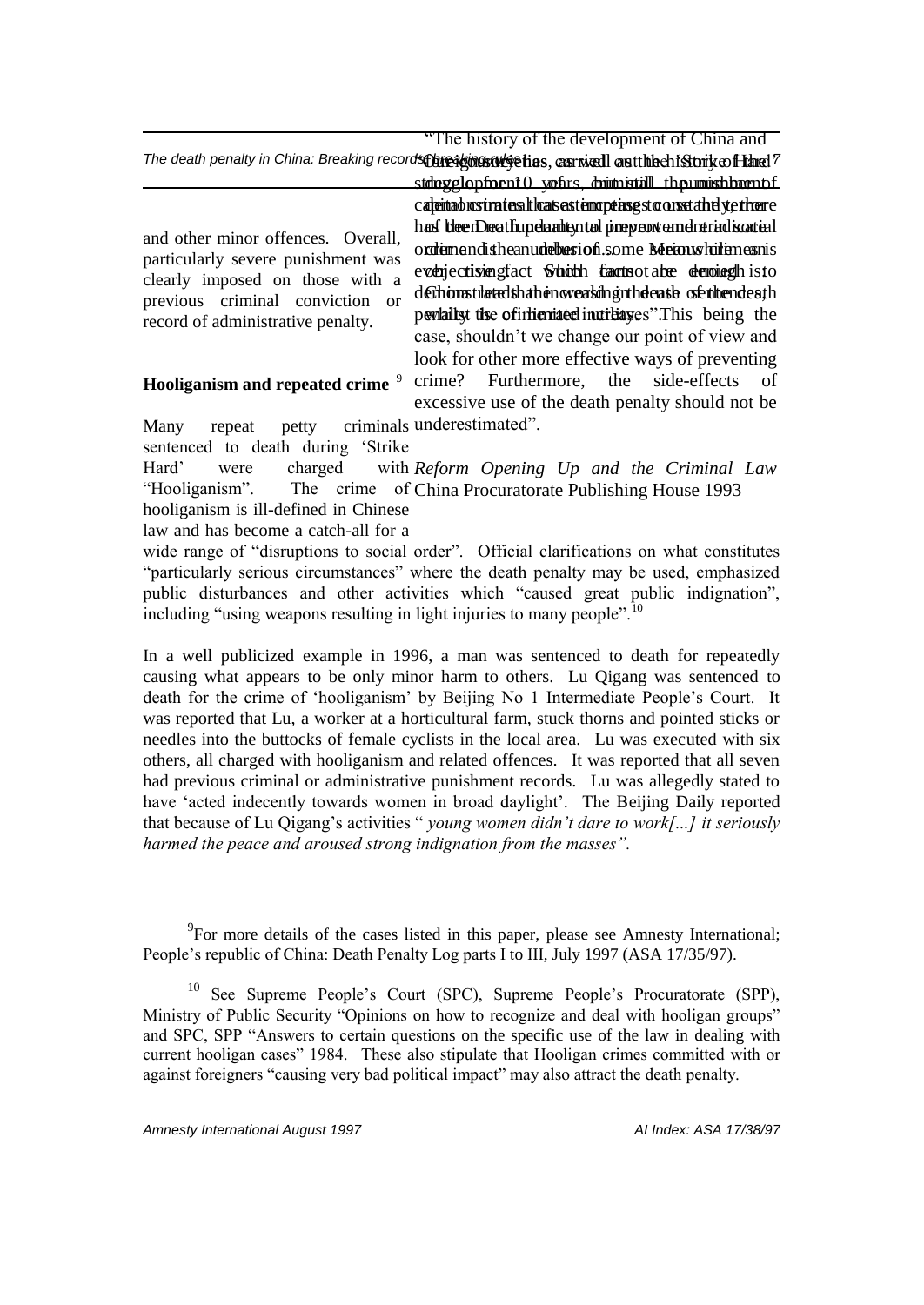Under recent revisions to the Criminal Law, which will take effect in October 1997, the general charge of 'hooliganism' has been replaced by several more specifically defined offences.

## **Theft**

Under the Criminal Law, and in subsequent legislative and judicial decisions and interpretations on the crime of theft, "particularly serious circumstances" attracting punishment between 10 years imprisonment and death are clarified as stealing exceptionally large amounts of 20-30,000 yuan (US \$2,409 - \$3,614) and above, with other particularly serious circumstances compounding the seriousness of the crime.

Examples of the use of the death penalty for theft during 'Strike Hard' include; Eight people were executed in Ningde, Fujian province, on 13 August 1996 for stealing pigs worth 14,432 yuan (US \$1,738);

Zhang Xizhong, a man who was executed in Sichuan province on 13 May 1996 after being convicted of stealing 14 cattle;

On 9 May 1996, two peasants from Heilongjiang were sentenced to death for the theft of 61 head of livestock. They were sentenced by Jiamusi City Intermediate People's Court after the court decided to 'accelerate adjudication against peasant offenders' as part of the national Strike Hard campaign $11$ ;

Two men, Zhang Sheng and Su Shihu were sentenced to death in Leshan, Sichuan on 10 December for stealing a car which they sold for 10,000 yuan (US \$1,204). Yuan Jinhai, who was executed in Fujian province on 17 June 1996 for stealing six motorcycles;

Chen Zhong and two other men executed in Sichuan province on 26 June 1996 for attempting to steal Value Added Tax receipts from a tax office;

 $\overline{a}$ 

*AI Index: ASA 17/38/97 Amnesty International August 1997*

<sup>&</sup>lt;sup>11</sup>Heilongjiang Legal News 18 July 1996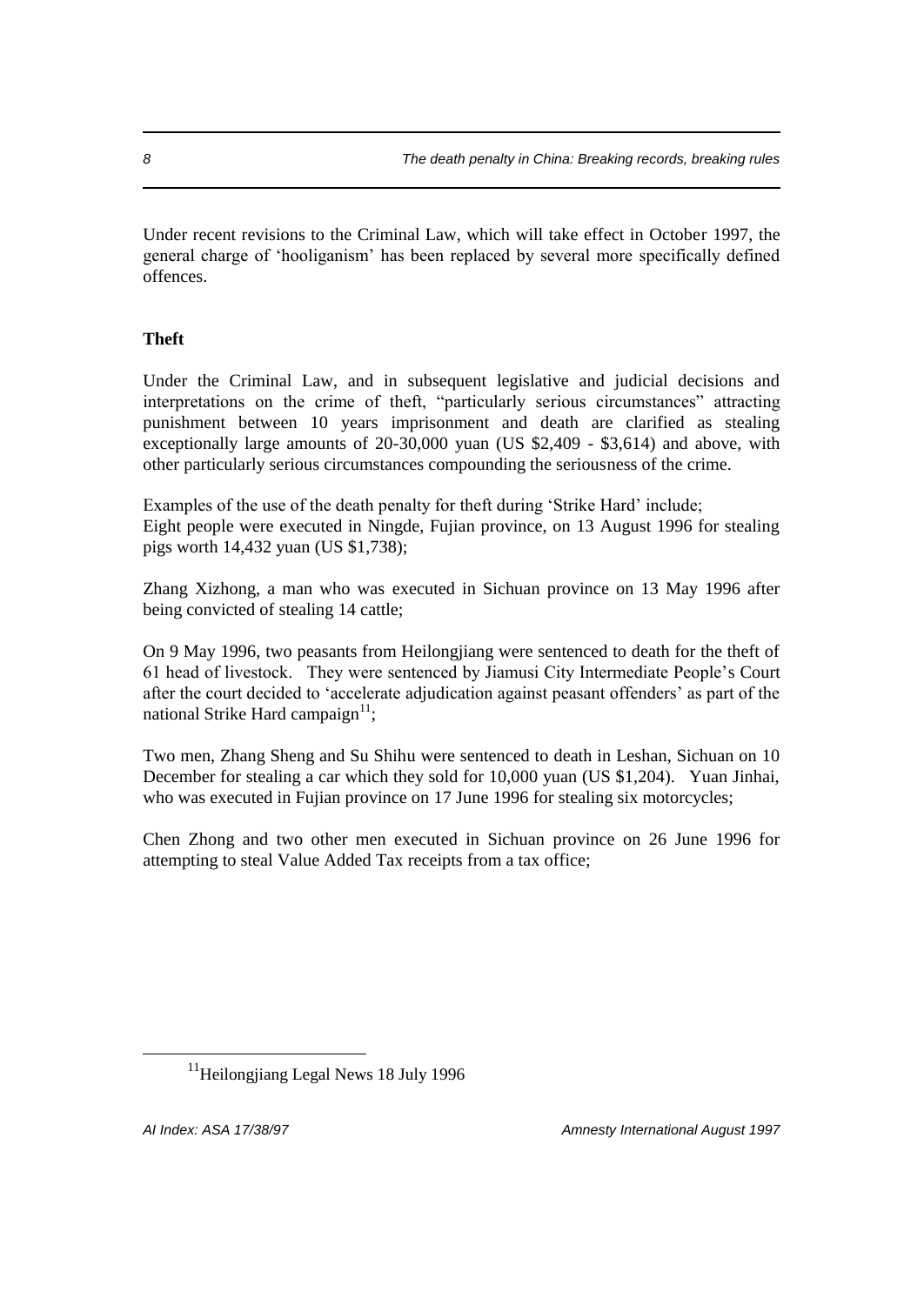Chen Guangru, was executed on 31 July in Guangxi province for stealing electric cable on seven occasions - he either sold the cable for very small amounts of money or discarded it. According to the report he was not aware that his actions amounted to theft.  $12$ 

In many other cases, reports indicate that those sentenced to death were unaware they had committed a crime, or had committed a serious offence. The onus is therefore on the Chinese authorities to demonstrate how justice is served, or how the ultimate penalty serves, as an effective deterrent in such circumstances.

For example, a Decision by the Standing Committee of the National People's Congress (NPC) in June 1991 made looting "ancient cultural relics designated major national or provincial protected relics" a crime punishable by sentences ranging from 10 years' imprisonment to the death penalty. In a widely publicized case, Wang Hongjun, a farmer from Chengdu province, was sentenced to death on 29 March 1996 by the Chongqing Municipal People's Intermediate People's Court for stealing a cultural artifact. He was charged with stealing the severed head of a Statue of Buddha. Media reports stated that in court he was not represented by a lawyer and that he believed that his crime represented a petty theft as he had sold the head for 300 Yuan (approximately US \$36). He also had no idea of the value of the head until the judge informed him of its value, at which time "his handcuffed hands did not stop shaking". Similar cases are expected to occur in the future as the revised Criminal Law retains the crime and extends it to include "looting ancient human and vertebrate fossils that have scientific value".

In addition, it is not clear how far a defendant's mental state is considered in sentencing. For example, a peasant man from Ganluo county, Sichuan province, was reported to believe that he was in communication with a 'sorcerer' who informed him that his as yet unborn baby was a 'dragon bone'. Allegedly one night he was told by the 'sorcerer' that a 'living ghost' would enter the village that night and the family of the first person to see him would be in great danger. The man believed this and when he saw a man arriving in the darkness he killed him out of fear. He was executed on 3 July 1996.<sup>13</sup>

Critics in China have also stressed the anomaly that theft and armed or other violent robbery frequently attract the same penalty. Several have attributed the relentless increase in robbery with violence to this anomaly. Determined criminals have nothing to lose under these laws by arming themselves and committing violence.

*Amnesty International August 1997 AI Index: ASA 17/38/97*

 $12$ Public Security Times 27 August 1996

<sup>&</sup>lt;sup>13</sup>Yangcheng Evening News 23 September 1996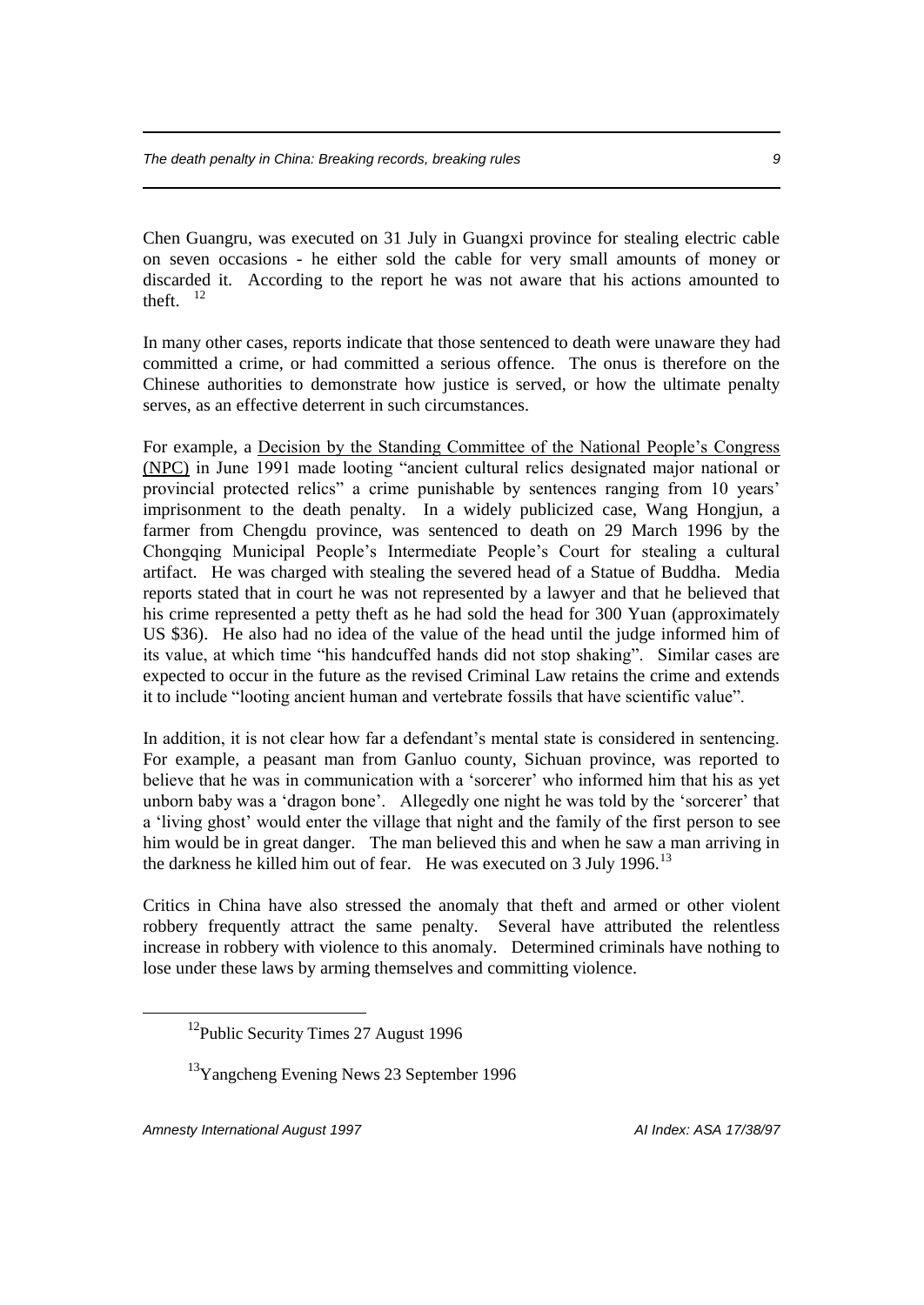#### **Corruption**

In contrast to the criteria set for crimes of theft, "particularly serious circumstances" in corruption cases for which the death penalty is applicable have been established as "involving 50,000 yuan or more with other particularly serious circumstance to compound the crime.<sup>14</sup>

During 1996 Amnesty International recorded 58 death sentences for corruption and embezzlement, of which nine were confirmed to have been carried out while and 19 sentences were passed with suspension of execution for two years. At least 30 people were sentenced to death and 14 confirmed to have been executed for fraud, tax offences, and counterfeiting or smuggling money.

Within China, criticism of the use of the death penalty is particularly strong on its use against economic crimes.

For example, one scholar wrote that although "*The death penalty is not a miracle cure for economic and financial crimes. Since the introduction of the death penalty for certain economic crimes, there has been no reversal of the spiralling trend of economic crime[...] Relying on the death penalty is no way to curb these crimes... primarily because economic crimes emerge from economic, political, legal and other factors. Elements such as weaknesses in state policy, chaos in economic management, corruption in political organs, the interference of the "contacts network" in the administration, weakness of social supervision and the inadequacies of the criminal law all play their*   $part.$ 

Another opinion is that although *"the use of the death penalty against economic crimes has a limited preventive and terrorizing effect , society pays a high price for it. Allowing the state to use the death penalty on economic criminals, creates the bad side effect of establishing for society that the state by law can kill for economic benefit, undermining the value of life, and destroying ideas of the absolute primacy of human life. " 16*

<sup>16</sup>Liang Genlin, Zhang Wen, "Thoughts on the reasons for using the death penalty for economic crimes" *Faxue Yanjiu* January 1997.

 $14$ Revisions to the Criminal Law which come into force in October 1997 increase this amount to 100,000 , whilst cases involving less than 2,000 yuan will not attract any criminal punishment.

<sup>&</sup>lt;sup>15</sup> Yang Dunxian, Chen Xingliang, "Retention or abolition of the death penalty and human rights protections" in *Chinese and Foreign Legal Studies* No 6. 1991.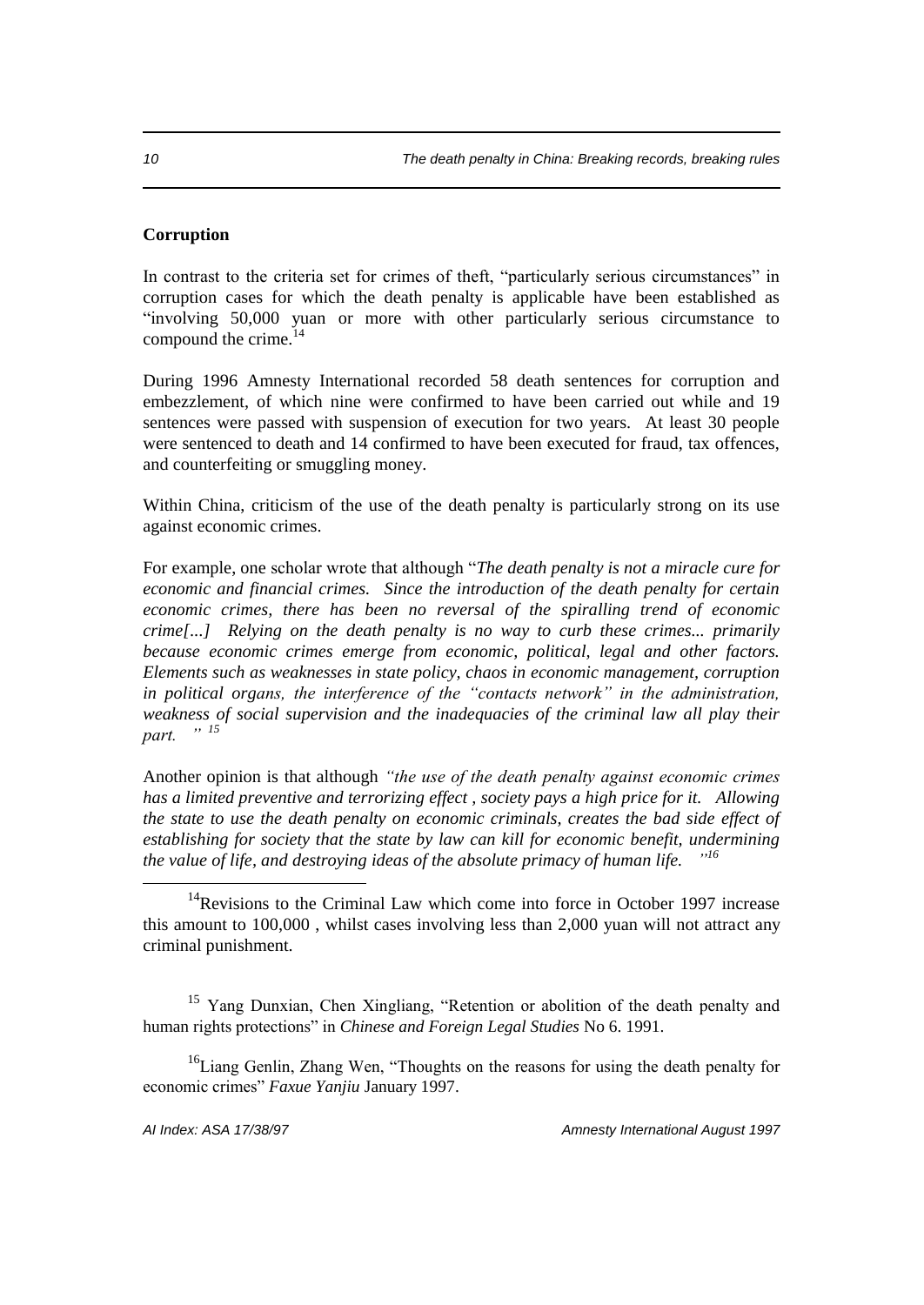#### **Drug Trafficking**

At least 534 people were sentenced to death for drug 'smuggling, trading trafficking, transporting or manufacturing' of whom 447 were confirmed to have been executed, most of them on or around 26 June 1996, to mark International Anti-Drugs day.

Despite the huge numbers of prisoners that have been executed for drug related crimes there is no evidence to suggest that the death penalty has any identifiable effect in alleviating trafficking and abuse. Drug addiction continues to grow in China as does the discovery of more and more manufacturing bases and smuggling routes. The United Nations has never given any endorsement to the use of the death penalty against drug related offences, and the UN Special Rapporteur on Summary or Arbitrary Executions has called on China to end the use of the death penalty for drug trafficking. However the authorities continue to mark International Anti-Drugs day with large-scale executions following public rallies.

Critics within China have also pointed out that inevitably the majority of those charged with drug offences are the minor players, often illiterate peasant women from economically marginal areas.

As in many countries, in reality it is possession of drugs rather than intention to traffick that becomes the deciding factor for sentencing in such cases. In a case that is illustrative of many more, a young woman, returning to Guangzhou province from her honeymoon in Kunming in January 1996, agreed to take a package for an acquaintance in return for some money. Acting as a courier in this manner is common practice in China. It was reported that during the train journey she became suspicious about the contents of the package and tried to open it. When she found she couldn't open it she began to realize it was drugs. She then allegedly became so nervous and agitated that the ticket checker on train became suspicious and discovered the package. She was sentenced to death on 26 June 1996 by Guangxi High People's Court.

#### **Separatism**

Throughout the 'Strike Hard' campaign, statements were issued against those involved in 'separatist' activities in the increasingly troubled areas of Tibet and Xinjiang. The president of the Tibet High People's Court stated that *"We must develop the 'Strike Hard' campaign to end secessionism in all its forms and halt the terrorist activities of our*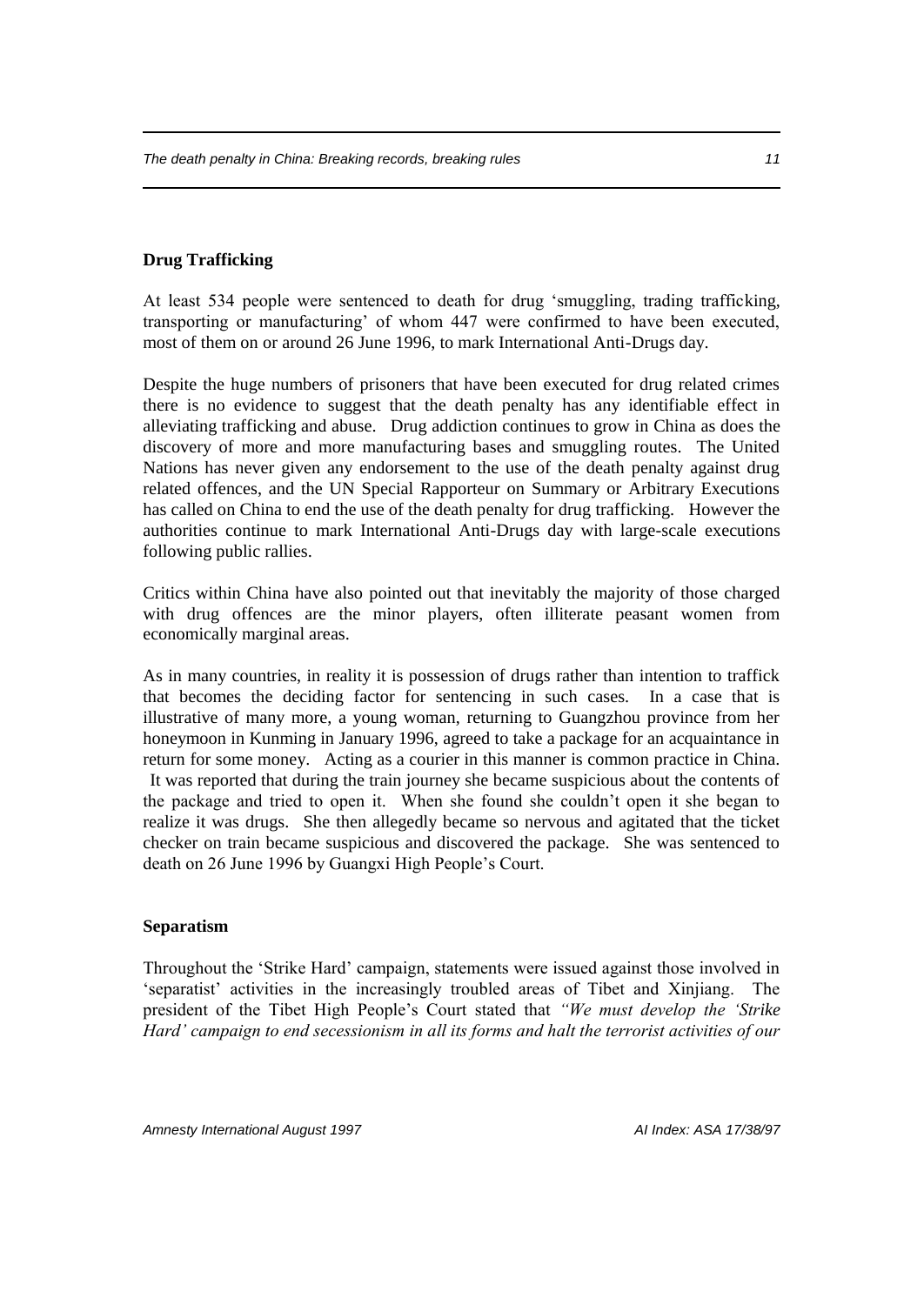*enemies*". He called for the "extermination of bad elements. "<sup>17</sup> In May there were reports that the Chinese authorities had allegedly admitted to the recent detention of over 1,700 people, including "terrorists, separatists and criminals". In all, during 1996, 42 people were given the death penalty in Tibet and 160 in Xinjiang. For example, in July 1996 , twenty one people were sentenced at a rally in Changdu district, Tibet. Most defendants were charged with crimes of "counter revolution" and few further details were published.<sup>18</sup>

#### **Inadequate Procedures in the criminal justice system**

International standards generally require that the most careful legal procedures and all possible safeguards for the accused be guaranteed in death penalty cases, including the right to a fair and public hearing by a competent, independent and impartial tribunal, the presumption of innocence, the right to have adequate time and facilities to prepare the defence - including the right to have adequate legal assistance at all stages of the proceedings - and the right to seek pardon or commutation of the sentence. Amnesty International has long argued that these safeguards are unavailable or inadequately guaranteed in the Chinese justice system. Some positive changes brought by the revision of the Criminal Procedure Law although passed during the period of review, did not come into force until January 1997.

These inadequacies are not only apparent during 'Strike Hard' campaigns. Throughout the 1990s legal scholars and practitioners in China have pointed to loopholes in the law and the bypassing of procedures which lead to miscarriages of justice and brings the legal system into disrepute.

Death penalty cases have reportedly been heard in the first instance by local level courts rather than intermediate level courts, as stipulated in the Criminal Procedure Law. Intermediate courts have also told local level courts it is 'up to them to decide' cases which they have started but then attempted to pass on to intermediate courts when they realized they attracted the death penalty.

Both local and intermediate courts, often influenced by public anger in the locality, or pressure to be seen to be tough on crime, have passed death sentences for non-capital crimes.

 $\overline{a}$ 

*AI Index: ASA 17/38/97 Amnesty International August 1997*

 $17$ Tibet daily 26 June 1996

<sup>&</sup>lt;sup>18</sup> Tibet Daily 12 September 1996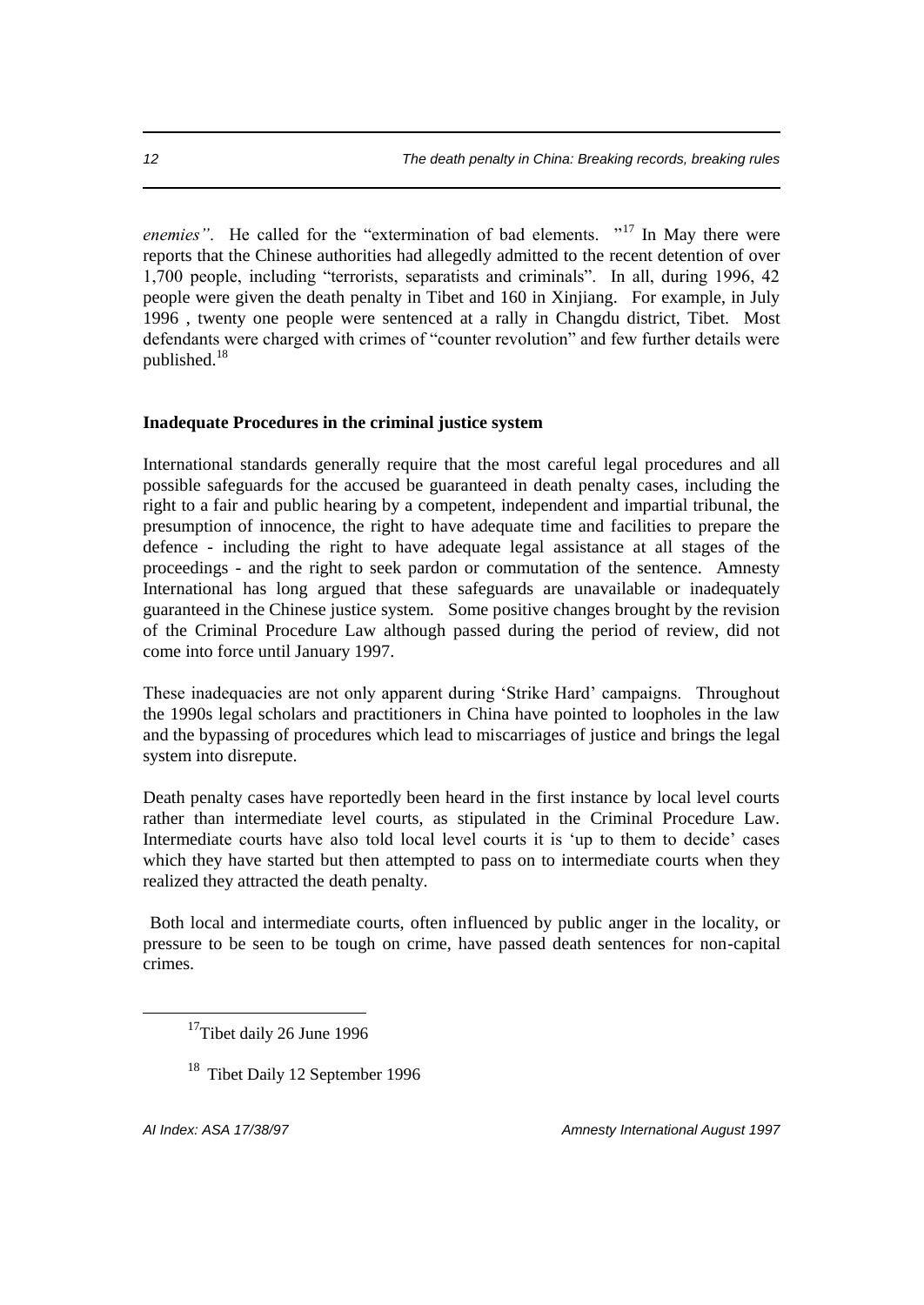#### **Appeals and Review of the death Penalty**

Those sentenced to death, are entitled to one appeal. If they do not appeal, there is an automatic review of the case by a court at a higher level than that which passed the sentence. Appeals in death penalty cases are usually heard by the high courts. There has been much criticism of the nature of the appeal or review hearing. The Criminal Procedure Law stipulates that it should be conducted in the same manner as the first 'open' trial. However scholars indicate this is not the practice except in selected cases in very few big cities in economically developed areas. Instead, in most cases, the court simply reviews the case papers, examines a written submission from the defence, or occasionally asks the defendant further questions in a closed hearing.

Under the Criminal Procedure Law, an additional mechanism applies in death penalty cases. All sentences must be approved by the Supreme People's Court. However, under a subsequent law and a series of decisions by the Supreme People's Court, this power of approval has been delegated to the High Courts in what scholars claim is the vast majority of cases. As a result there are wide variations and arbitrary use of the death penalty in different provinces. For example, Gansu Province High People's Court was empowered by the Supreme People's Court to approve *all* executions which do not involve foreigners or compatriots from Hong Kong, Macau or Taiwan. When the High Courts review and then approve their own decision, the additional safeguards established in the Criminal Procedure Law are rendered meaningless. Speeding up procedures only increases the potential for miscarriages of justice.

For example, in a widely publicized case the Jilin provincial High People's Court held a news conference to report on their provincial 'Strike Hard'. They cited one case of three people who broke open a car belonging to a state owned production plant and looted its contents on 21 May. On 24 May the case was 'cracked' and on 27 May the city Intermediate People's Court held an open rally to sentence the three to death. The prisoners then appealed against their sentence. The High People's Court 'immediately' opened a second trial and made their final decision on 28 May, approving the death sentence. The three were executed on 31 May. The reports do not mention any Supreme Court review of the sentence and the speed of the process is specifically praised. This case also brings up the question of whether theft from cars is a crime of a 'serious' nature punishable by death under the law. There have been cases reported where the sentence and the High Court approval of the sentence was read out simultaneously.

It is not generally clear from the reports of such rallies when exactly the prisoners were tried and when the approval of the High Court was requested.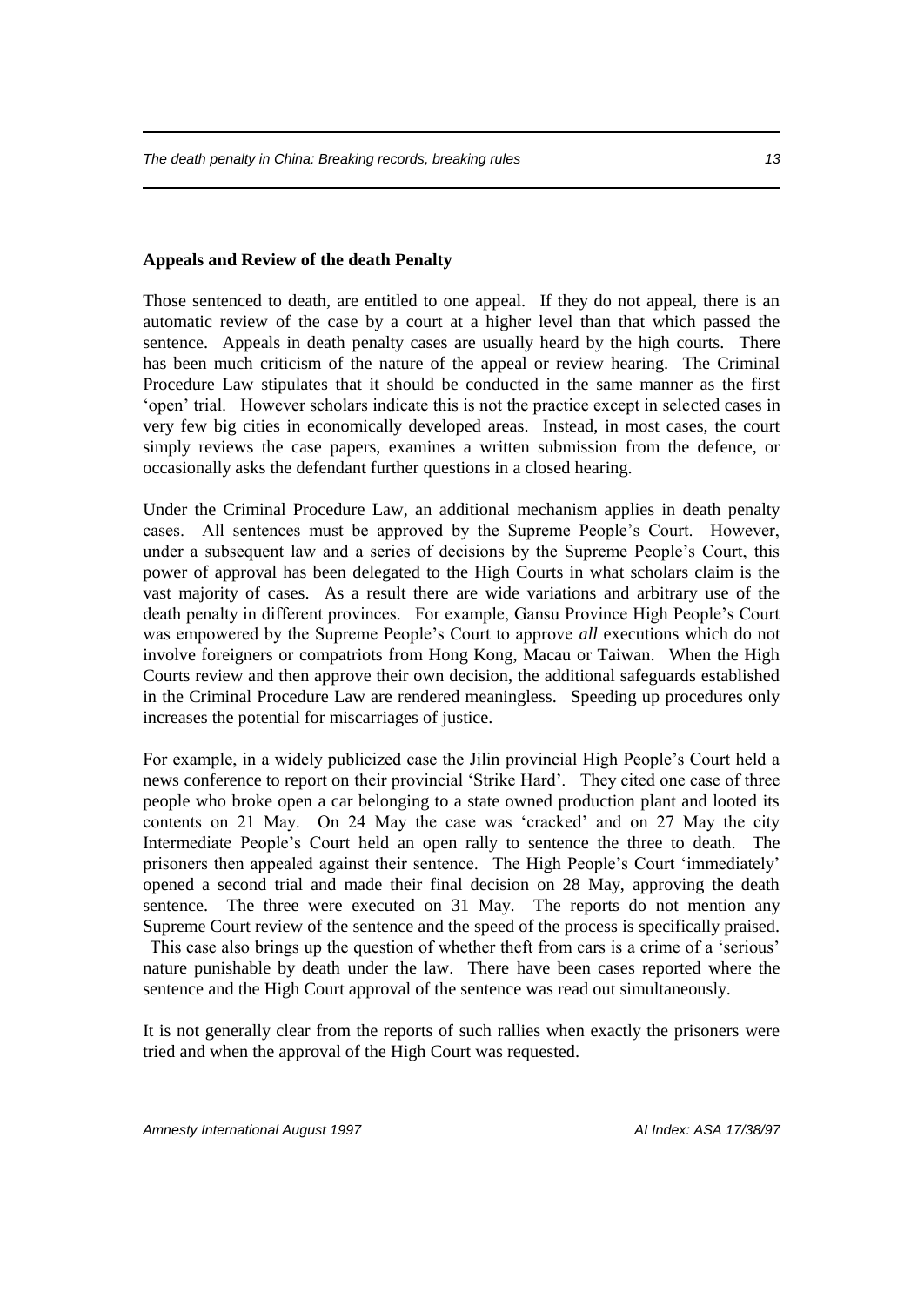#### **Speed of Proceedings**

Although officials deny that there is excessive speed in the time from arrest to execution, there are many instances of cases where the time taken from the alleged crime to execution raises serious questions about the application of due process and a respect for the legal rights of the defendant and adequate investigation of the case. This has been particularly evident during 'Strike Hard', as illustrated by the following cases.

The Legal Daily gave the following example as reflecting the 'Strike Hard' policy of 'dealing quickly with serious crime': Tian Xiaowei was executed on 19 May 1996for the alleged murder of a policeman on 13 May in Siping city, Jilin Province. This translates as six days from the alleged crime to the final execution of the sentence, including arrest, investigation, first trial, appeal, approval and review. <sup>19</sup>

Four people were sentenced to death by Handan city Intermediate People's Court, as part of 'Strike Hard' on 22 May 1996. It was reported that the case took 16 days from the alleged crime (6 May 1996 - robbery and murder of a taxi driver) to their arrest (13 May) and their sentencing - 22 May.

In another case, Chen Zhihai was sentenced to death for robbery six days after the alleged crime. He was accused of a crime committed on 16 May 1996 and arrested on 18 May. The case was heard on 21 May by Shijiazhuang city People's Intermediate Court and the sentence given on 22 May.

Responding to international concern expressed at the UN about the speed in which death penalty cases were being handled in 1996, leaving no opportunity for adequate defence, the Chinese authorities simply stated that *"the accused has the right to legal defence and [...] the bill of prosecution shall be delivered to the defendant no later than seven days before the opening of the court session."* This assertion is undermined by the facts revealed in the cases above.

#### **Juveniles**

 $\overline{a}$ 

Alarm has also been expressed in China about the proportion of younger people (aged under 25) sentenced to death which goes against the principle of "*mitigated or lesser punishment, education, rehabilitation and reform of young criminals"*. They also state that many have been first-time offenders who by law should be classified as those "it is not necessary to execute immediately".

*AI Index: ASA 17/38/97 Amnesty International August 1997*

<sup>&</sup>lt;sup>19</sup>Legal Daily 18 June 1996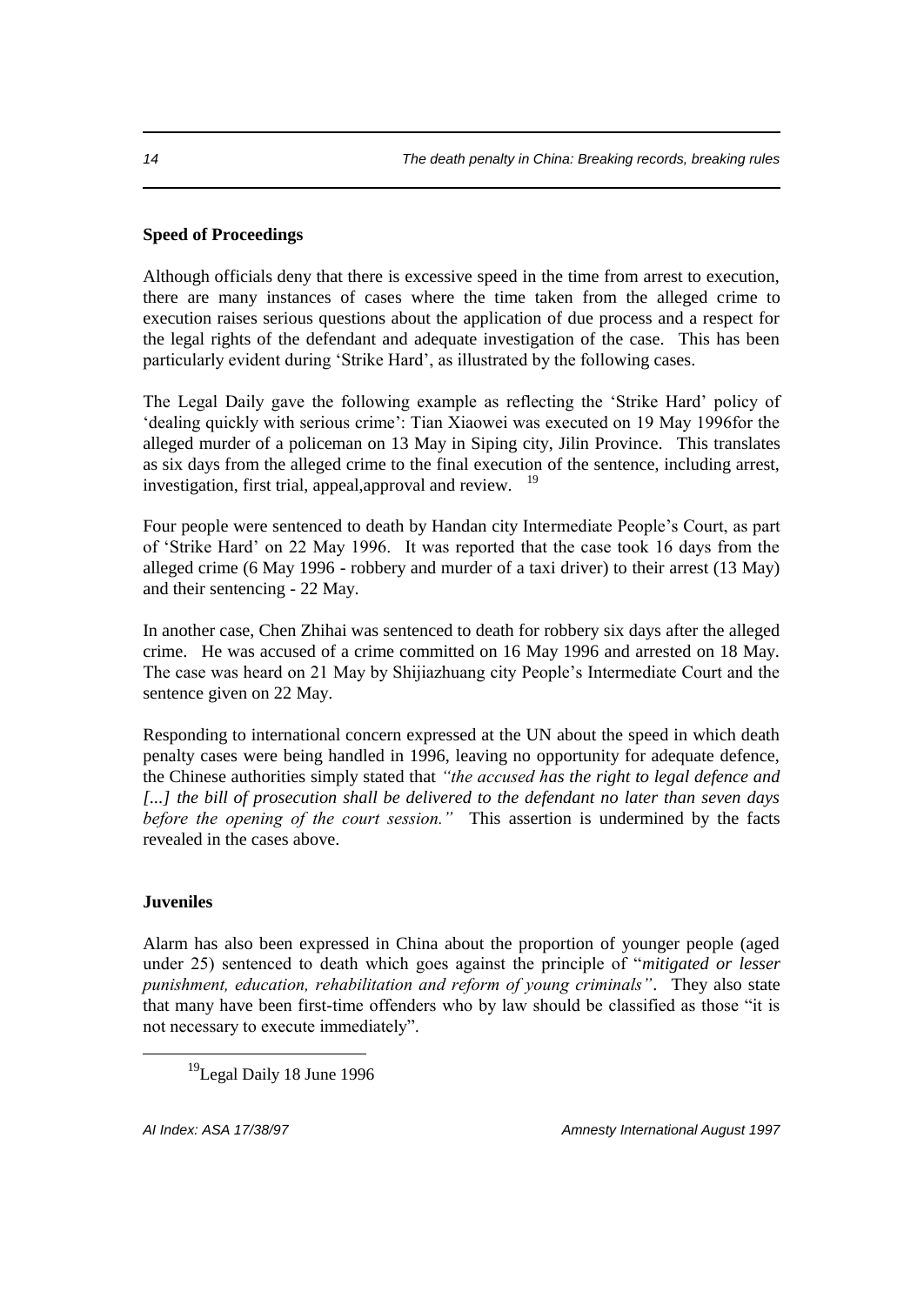As a State Party to the Convention on the Rights of the Child (CRC), the Chinese government has undertaken that: ".*.. Neither capital punishment nor life imprisonment without possibility of release shall be imposed for offences committed by persons below 18 years of age*" (Article 37(a)).

Article 44 of China's Criminal Law stipulates that the death penalty "*is not to be applied to persons who have not reached the age of 18 at the time the crime is committed*" . However, the same article allows for those aged 16-18 to be sentenced to death with a two-year suspension of execution "*if the crime committed is particularly grave*". It is through this provision that capital punishment may be imposed in contravention of the CRC.

Additional legal interpretation issued by the Supreme People's Court in 1983 to supplement this article explicitly reinforced this possibility. It states unequivocally that for those " *who were given a suspended death sentence because they were under 18 when they committed a crime, once they have reached 18, and resist reform in an odious manner, and the facts are verified, the death sentence can be carried out as stipulated by the law.* " In the Committee's hearings, the head of China's diplomatic mission to the UN, Ambassador Wu Jianmin stated that suspended death sentences for juveniles were "invariably commuted", providing no further information. Even within Amnesty International's limited sample there had been signs that this has not always been the case. In May 1996, in their Consideration of China's Report, the Committee on the Rights of the Child determined that the Criminal Law provisions were "*incompatible with the provisions of the Convention*" and *"the imposition of suspended death sentences on children constitutes cruel, inhuman or degrading treatment or punishment".* 

Amongst those sentenced to a suspended death in 1996 were: **Luo Guan** (under 18 years of age at the time of the alleged crime in 1995) an unemployed woman from Anshun City, Guizhou Province, sentenced in May 1996 for murder. Her co-defendant Fang Guolan (Female, aged 29) a farmer from Guizhou province, was executed on 14 May 1996. **Xu Weichuan** (17 years of age at the time of the alleged crime in 1992), sentenced on 28 March 1996 by the Zhuhai Intermediate Court to a suspended death sentence plus deprivation of political rights for life for the robbery of Heng Sheng Bank, Macau during which a security guard was killed. A co-defendant Xu Weizong was executed.

Under welcome revisions to the Criminal Law which comes into force in October 1997, suspended death sentences will no longer be imposed on defendants who were under 18 at the time of the alleged offence. It is unclear whether such sentences passed during 1996 will therefore be commuted immediately. Decisions on commutation or execution of suspended death penalty sentences have seldom been publicised, it is now incumbent

*Amnesty International August 1997 AI Index: ASA 17/38/97*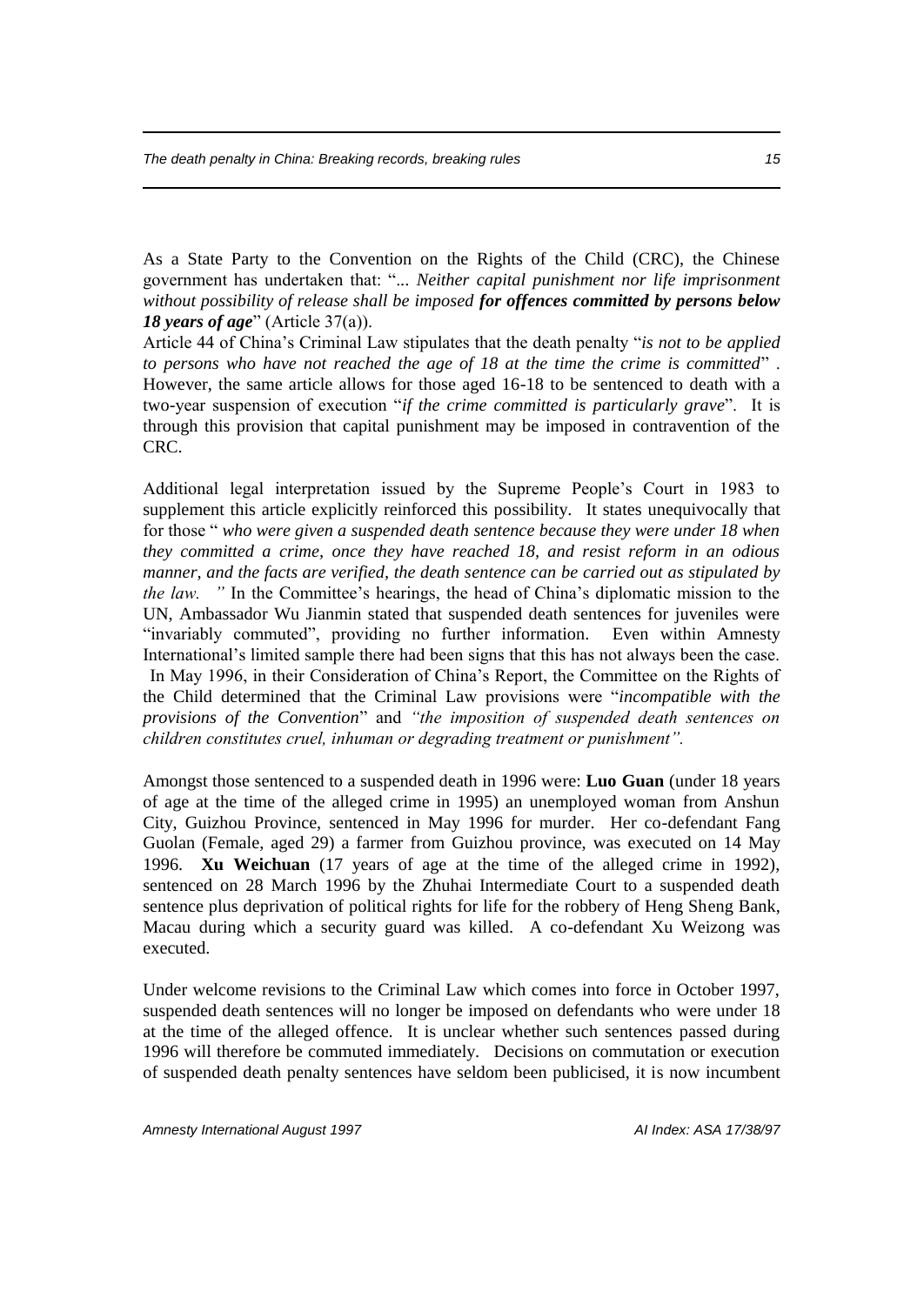on the Chinese Authorities to provide the information to demonstrate that changes to the law are reflected in practice.

#### **Cruel, Inhuman or Degrading Treatment**

It is common practice for prisoners sentenced to death to be kept in shackles (hand and feet) at least from their first trial until execution. Amnesty International has received reports of condemned prisoners being shackled to boards for many months awaiting execution. Prisoners awaiting the death penalty are specifically excluded from provisions in Chinese law setting limits to the use of shackles and other restraining instruments.

The practice of parading condemned prisoners on the backs of lorries through towns and villages on the way to the execution ground remains commonplace, even though several regulations forbidding the practice have been issued during the 1990s and criticism of such practice is rife among academics. Prisoners are paraded with their hand tied behind their backs, their arms trussed up with rope, rope around their necks, and a placard hanging from their neck listing their crime. Guards force them to bow their heads or upper bodies.

The 'Strike Hard' campaign has also been making wide use of the practice of public sentencing rallies and televised rallies where large numbers of condemned prisoners are paraded and their sentence of execution announced to the crowds.

For example, on 10 May 1996, Jiangxi province held simultaneous separate sentencing rallies in support of Strike Hard for 576 criminals involved in 312 cases. In Fujian province, eight high courts and 45 basic courts held 56 sentencing rallies between 8 and 10 May 1996 which sentenced 1,345 people. It was reported that over 200,000 people attended the rallies. Also, one report around International Anti-Drugs Day stated that people's courts at various levels in 27 provinces and regions held 262 public sentencing rallies sentencing 769 people to life imprisonment or the death penalty. It was estimated that a total 1.75 million people attended the rallies.

Amnesty International believes that such practices constitute cruel inhuman and degrading treatment and aggravate the application of the death penalty.

There are no provisions in law to allow prisoners sentenced to death to see their family before execution. Relatives of Hong Kong men executed for drug trafficking on 15 August 1996 in Guangzhou also reported being given no opportunity to view the bodies